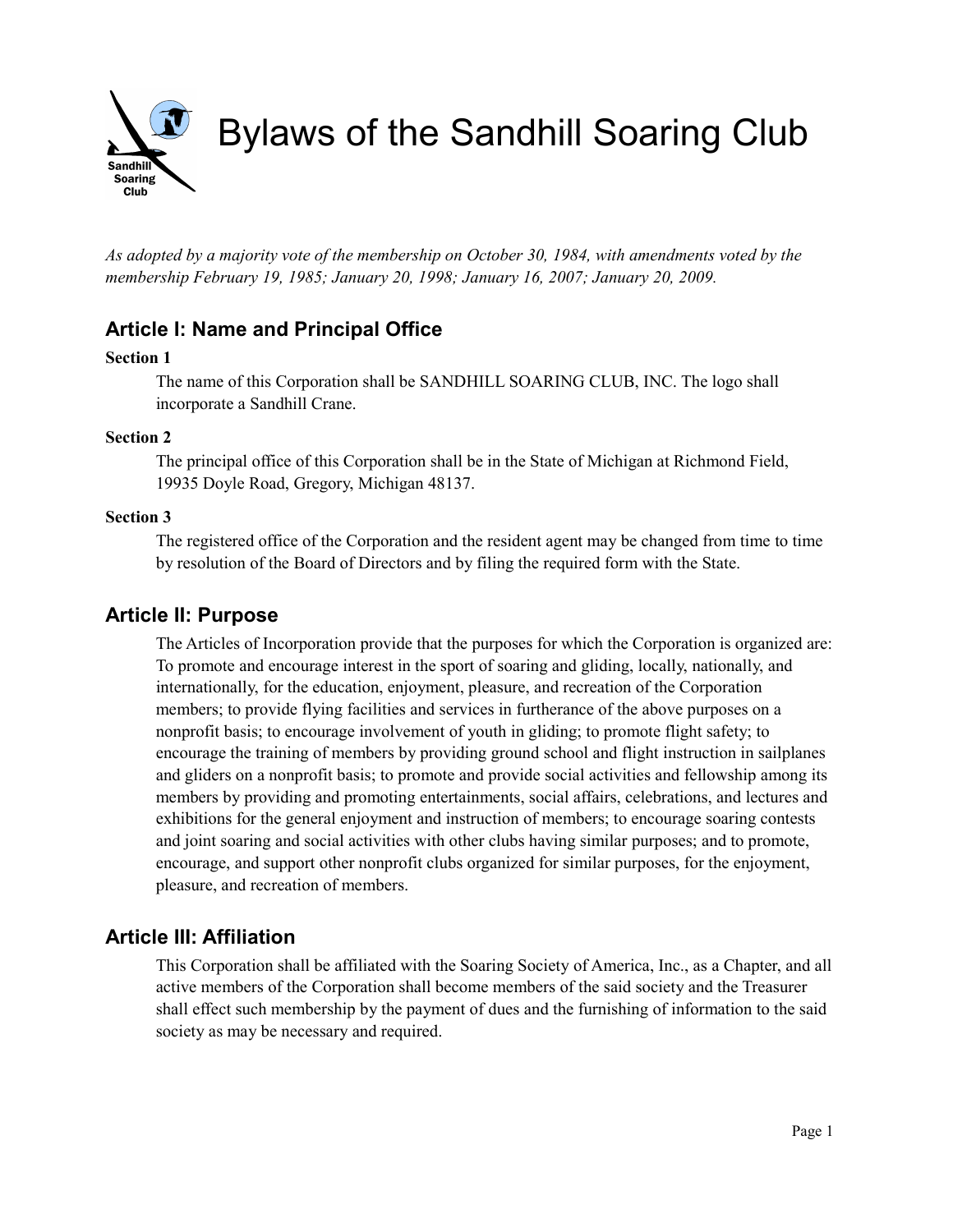

# **Article IV: Membership**

## **Section 1**

Membership in the Corporation shall consist of the following classes: Regular; Regular Family; Student; Associate; Honorary; Introductory; Specialist; Neighborhood; and Inactive. A maximum membership of 150 (not counting Inactive members) is established for the Corporation. The Board of Directors may limit any class of membership other than Regular and Regular Family.

## **Section 2**

Applicants may be admitted to membership in the Corporation by a two-thirds (⅔) vote of the Membership entitled to vote, or by a two-thirds (⅔) vote of the Board of Directors.

## **Section 3: Regular Membership**

- 1. An adult individual may be admitted to Regular membership if the person is interested in pursuing the sport of soaring for pleasure and recreation, is willing to make the contributions of time and work needed to maintain low flying costs for the members, is interested in socializing with likeminded persons, has the capacity to become a safe soaring pilot, and pays the initiation fee and dues prescribed by the Board of Directors of the Corporation for this class of membership.
- 2. A Regular member shall be entitled to participate in all Corporation activities, to utilize all Corporation equipment, have the right to vote, and be subject to the Corporation Bylaws and rules and regulations duly adopted by the Membership or the Board of Directors for the governance of the activities of the Corporation. The membership shall convert to an Inactive membership at the end of the 30th day on which the member is overdue in dues or other monies owed to the Corporation.

## **Section 4: Regular Family Membership**

- 1. A person meeting the qualifications for a Regular membership may be admitted to a Family membership upon payment of the initiation fee and dues prescribed by the Board of Directors for this class of membership.
- 2. The applicant admitted the Family membership shall be the Principal Family Member and be entitled to all the rights and privileges and subject to all the responsibilities and limitations of a Regular member.
- 3. The spouse of a Principal Family member and dependent children who are either under 19 years of age or under 22 years of age and enrolled as full-time students shall be Dependent Family members.
- 4. A Dependent Family member shall be entitled to the privileges of Corporation membership except the right to vote, but shall not have the responsibilities of Corporation membership except for participation in the social activities of the Corporation until the Dependent Family member starts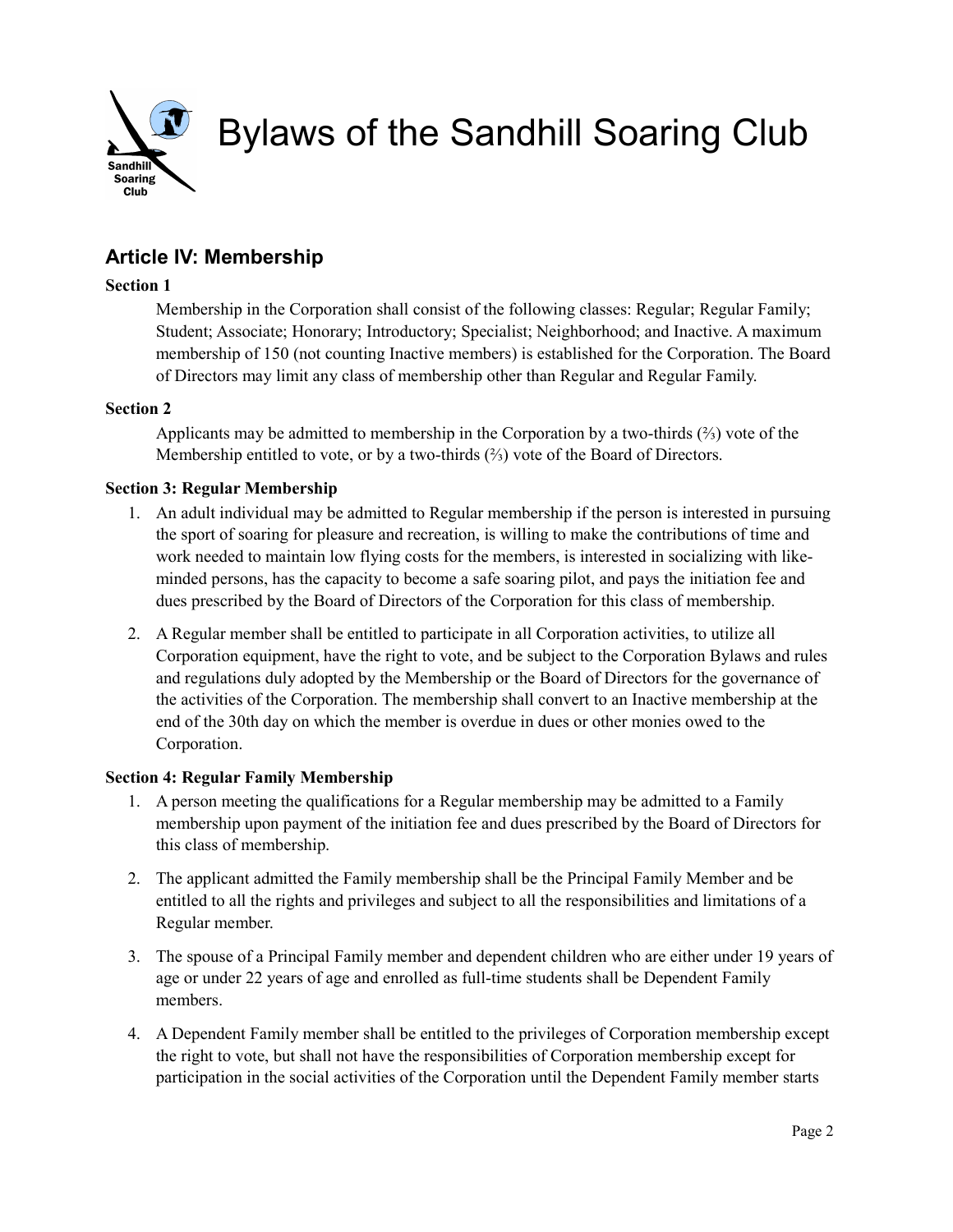Sandhill **Soaring** Club

Bylaws of the Sandhill Soaring Club

flying instruction, at which time that Dependent Family member shall have full work responsibilities.

- 5. A dependent minor must have the written consent of a parent or guardian to engage in flight activities.
- 6. A Dependent Family member who has qualified to fly solo shall become a Regular or Student member (depending on age) without payment of an initiation fee.

### **Section 5: Student Membership**

- 1. A Student member must be under 19 years of age, or under 22 years of age and enrolled as a fulltime student, must have the written consent of a parent or guardian to be elected to membership, must pay the initiation fee and dues prescribed for this class of membership by the Board of Directors of the Corporation, and must otherwise meet the qualifications required for Regular membership.
- 2. A Student member shall be entitled to all the rights and privileges and be subject to all the responsibilities and limitations of a Regular member. A Student member shall become a Regular member upon termination of Student membership by reason of age without payment of an initiation fee.

### **Section 6: Associate Membership**

- 1. A person meeting the qualifications for a Regular membership, other than availability to work, may be admitted to an Associate membership upon the payment of the initiation fee and dues prescribed by the Board of Directors of the Corporation for this class of membership.
- 2. An Associate member shall be entitled to all of the rights and privileges and be subject to all of the responsibilities and limitations of a Regular member, except that the Associate member shall have no obligation to fulfill work responsibilities.

### **Section 7: Honorary Membership**

- 1. There shall be admitted to Honorary membership in the Corporation only those individuals who have contributed in such a significant and outstanding way to the sport of soaring in general or to this Corporation in particular (including its predecessor Corporations) that the Board of Directors by unanimous vote determines that such honor should be conferred in the interest of the Corporation.
- 2. An Honorary member shall have all the rights and privileges of a Regular member, except the right to vote, and all the responsibilities and limitations of a Regular member, except the responsibilities of paying an initiation fee, paying dues, and fulfilling work duties.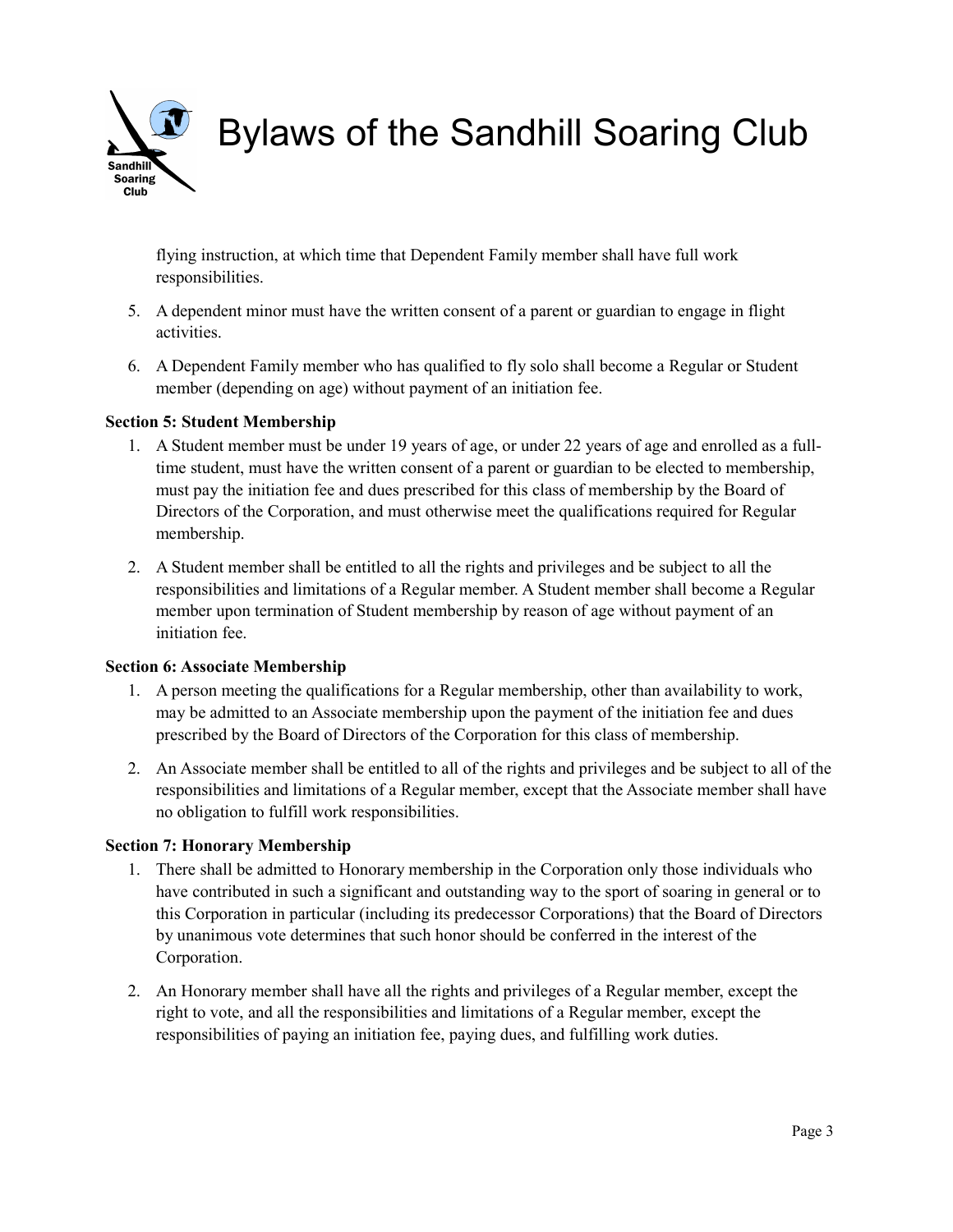

## **Section 8: Introductory Membership**

- 1. An individual evidencing an interest in the sport of soaring and the activities of this Corporation may be admitted to an Introductory membership upon payment of the initiation fee prescribed by the Board of Directors for this class of membership.
- 2. An Introductory member shall be entitled to an introductory flight with a Corporation member pilot upon payment of the regular flight fees and to examine, in company with a Corporation member, the Corporation premises. An Introductory member may apply the introductory initiation fee toward the initiation fee fixed for the class of permanent membership to which admitted. An Introductory membership shall grant the member no other rights or privileges and shall terminate 24 hours after initiation.

### **Section 9: Specialist Subclass of Membership**

- 1. A member who is licensed to perform a special skill necessary to the successful operation of the Corporation, who is requested by the Board of Directors to perform work responsibilities in the area of the member's special expertise, and who agrees to perform such duties, may be admitted to a Specialist subclass of that person's membership upon paying the initiation fee and dues prescribed by the Board of Directors of the Corporation for this subclass of membership.
- 2. Initiation fees and dues for each specialty shall be prescribed for each subclass by the Board of Directors.
- 3. The subclass privileges and responsibilities of a Specialist shall be terminated if the Board of Directors determines that the work of the Specialist is not needed or is not satisfactory. A subclass of membership shall be terminated when the Board of Directors determines that such skill is no longer necessary to the successful operation of the Corporation.

### **Section 10: Neighborhood Membership**

- 1. An individual who is a power pilot, who lives in the general area of Richmond Field, who bases his aircraft there, who demonstrates an interest in preserving and improving Richmond Field for the benefit of soaring and local power flying and in promoting good neighborhood relations and social contacts between soaring pilots, power pilots, and residents living in the neighborhood of Richmond Field, may be admitted to membership upon paying the initiation fee and dues prescribed by the Board of Directors of the Corporation for this class of membership.
- 2. A Neighborhood member shall be entitled to the privileges of Corporation membership, including the right to vote, but shall not have the responsibilities of Corporation membership, except for participation in the social activities of the Corporation, maintenance and improvement of Richmond Field, and facilitation of good neighborhood relations.
- 3. A Neighborhood member who has qualified to fly a sailplane solo is entitled to apply for and be admitted to Regular membership without paying an initiation fee. If the member fails to apply for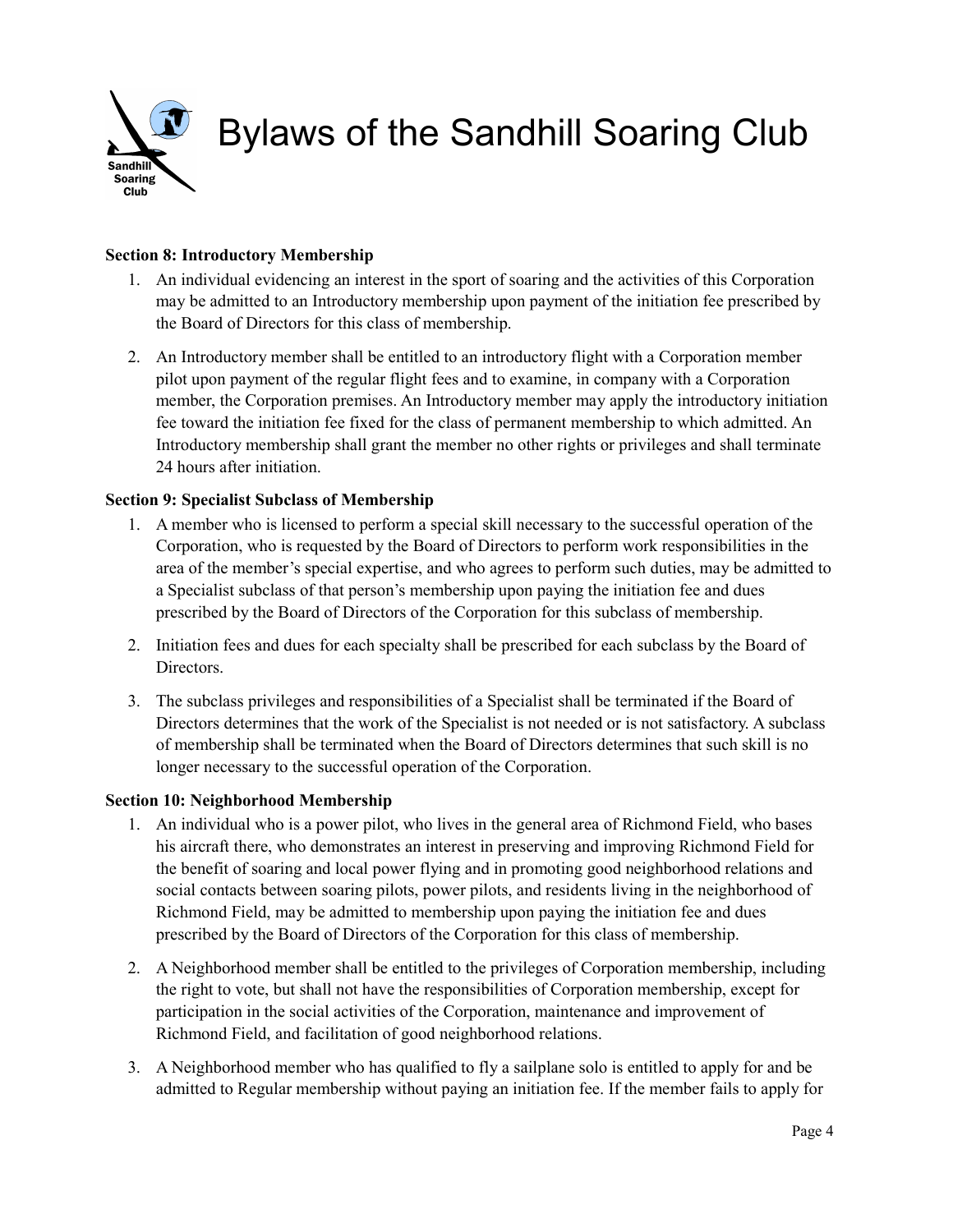

Regular membership, the member shall lose the right to any further use of Corporation flight equipment.

### **Section 11: Inactive Membership**

- 1. Any member who has failed to pay dues or any sum owed to the Corporation within thirty (30) days after said sums are due shall become an Inactive Member.
- 2. A Member may become an Inactive member by giving thirty (30) days notice to the Board of Directors of the date when the change shall become effective. If the member desires to be readmitted to active membership within one year and without liability for dues during the period of Inactive membership, the notice shall state the reason for going Inactive and the length of the Inactive membership desired and shall ask Board approval, which shall be granted for good cause.
- 3. An Inactive member is not entitled to vote, to hold Corporation office, to use Corporation equipment, or to exercise any other rights or privileges of membership.
- 4. An Inactive member is entitled to apply in writing for readmittance to an active membership in the Corporation.
- 5. An Inactive member whose transfer to Inactive membership was approved by the Board of Directors shall be approved for readmittance to an active membership by the Board of Directors if application for readmittance is received by the Board within thirty (30) days after the end of the approved period for Inactive membership. Any other Inactive member's request for readmittance to an active membership shall be given priority for consideration over nonmember applications and may be approved by the Board of Directors.
- 6. An Inactive member who is granted readmittance to an active membership in the Corporation by the Board of Directors shall not be required to pay an initiation fee but shall be required to pay all fees, dues, or other sums owed the Corporation before readmittance. An Inactive member seeking readmittance to an active membership within one year after becoming inactive shall be liable for all dues accruing during the period of Inactive membership, unless the Board of Directors shall have given approval for the transfer to, and the period of, the Inactive membership prior to the date the member became inactive.

#### **Section 12: Transfer of Membership**

A member who transfers from one class of membership to another shall pay the initiation fee for the class of membership into which the member transfers, except as otherwise provided in the Bylaws. The member shall be given credit against that initiation fee for any initiation fee previously paid, but there shall be no refund of an initiation fee in whole or in part by reason of such transfer.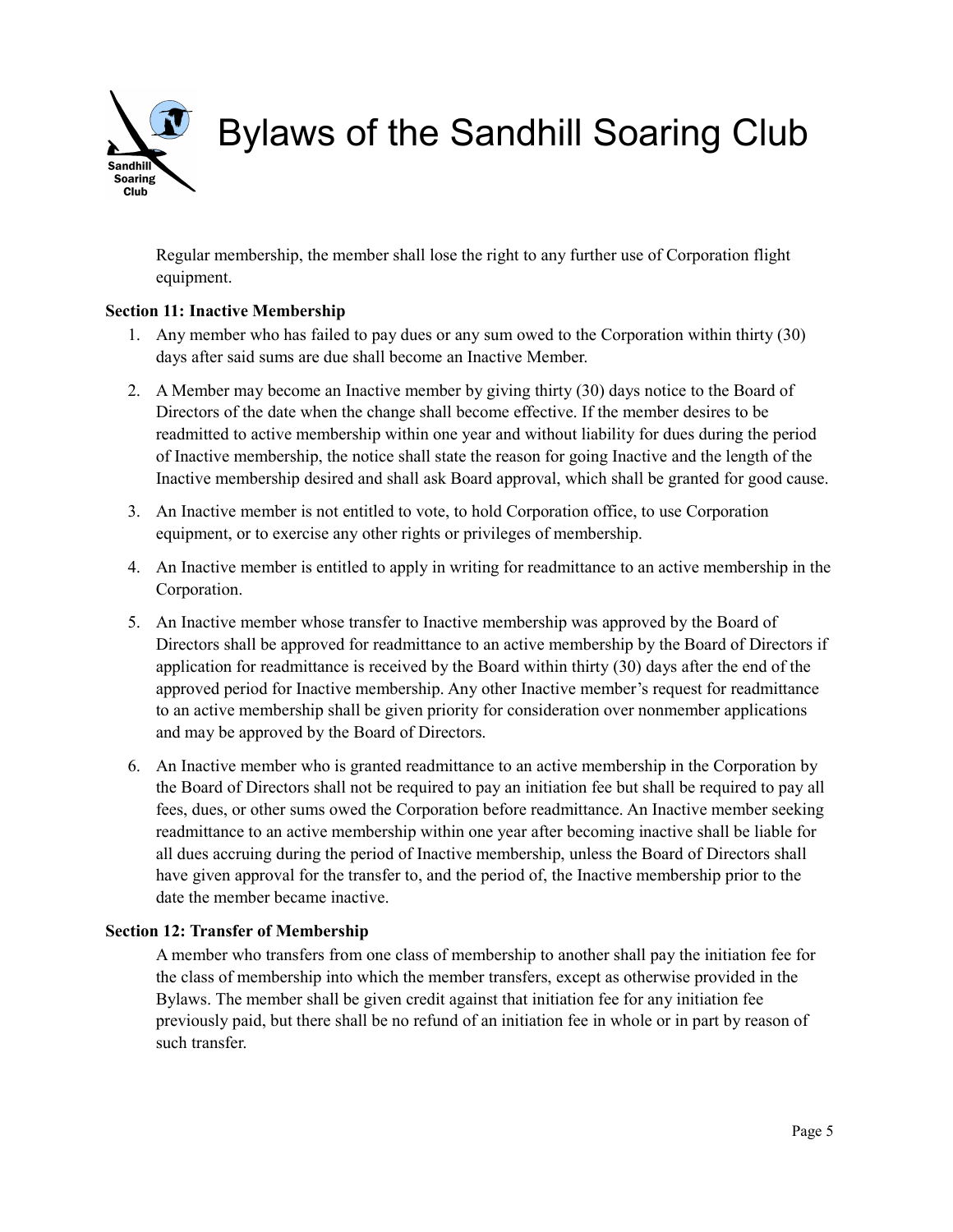

## **Section 13: Withdrawal from Membership**

A member may withdraw from the Corporation by giving written notice of withdrawal to the Secretary of the Corporation which shall be effective upon receipt or such later date as shall be specified in the notice. Withdrawal shall not relieve the member of obligations owed the Corporation at the time the withdrawal becomes effective. See also Article XV and Article XVI, Section 3.

## **Article V: Meetings**

### **Section 1: Annual Meeting**

- 1. An Annual Meeting of the members shall be held each year during the month of January at a time and place to be determined by the Board of Directors.
- 2. The Annual Meeting is for the purpose of receiving the annual reports of the Corporation Officers, Directors, and Committees; for the election of Officers and Directors; for establishing dues, fees, and other compulsory charges; and for such other business as may properly come before such a meeting.

### **Section 2: Monthly Meetings**

The Board of Directors by resolution shall establish the time and place of regular monthly membership meetings. The Board may change the time or place of any regular meeting if members are notified in accordance with Section 6.

### **Section 3: Special Meetings**

- 1. Special meetings of the Members may be called by the President, at his discretion, or by a majority of the Directors, or by written petition of at least one-fourth  $(\frac{1}{4})$  of the members entitled to vote at the meeting. It shall be the duty of the Secretary to mail notice of the meeting.
- 2. No business other than specified in the notice of the meeting shall be transacted at any Special Meeting of the Corporation.

### **Section 4: When All Consent**

Any action that is permitted to be taken at an Annual or Special Meeting of members may be taken without a meeting, without prior notice and without a vote, if all the members entitled to vote thereon consent thereto in writing. See also Section 7-2.

### **Section 5: Date of Record**

The members entitled to notice and to vote at a meeting shall be determined as of the close of business on the day before the day on which notice is mailed or emailed, if the member has given their permission to receive notification in that manner, or, if no notice is given, then the day before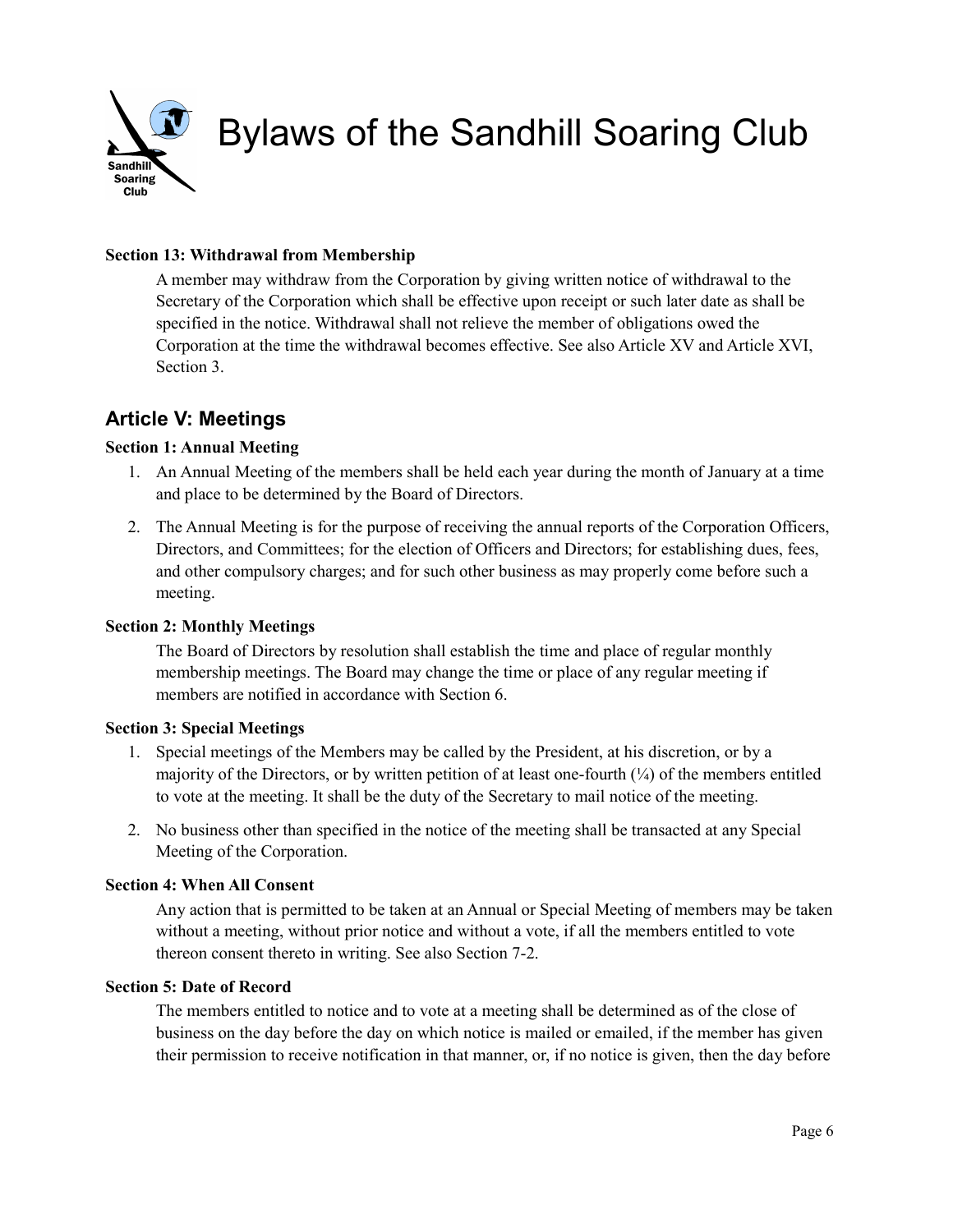Sandhill **Soaring** Club<sup>1</sup>

Bylaws of the Sandhill Soaring Club

the day on which the meeting is held. The adjournment of a meeting shall not change the record date already established, unless notice of the adjourned meeting is given as provided in Section 6.

## **Section 6: Notice Required**

Notice of any meeting of the members shall be sent by the Secretary by mail or email, if the member has given their permission to receive notification in that manner, to each member entitled to vote at the meeting not less than 10 days nor more than 60 days before the meeting. The notice shall contain the time, place, and purposes of the meeting.

## **Section 7: Notice Not Required**

- 1. Adjourned Meeting. No notice need be sent of an adjourned meeting if (1) it is held within 10 days of the original date, and (2) the time and place of the adjourned meeting is announced at the meeting at which the adjournment is taken, and (3) the same record date for determining who is eligible to attend and vote is used, and (4) only such business is transacted at the adjourned meeting as might have been transacted at the original meeting, and (5) a quorum is present at the meeting at which the adjournment is taken.
- 2. Waiver of Notice. Attendance in person or by proxy at a meeting constitutes waiver of notice unless the member attends for the express purpose of objecting at the beginning of the meeting that it is not lawfully called or convened. If no such objection is made, and all voting members are present at the meeting, any business may be transacted without previous notice.

## **Section 8: Electronic Attendance**

A member may participate in and be in attendance at a meeting of members by a conference telephone or similar communications equipment if (1) all persons participating in the meeting are able to hear each other, (2) all participants are advised of the use of the equipment, and (3) the names of all participants in the conference are divulged to all participants.

### **Section 9: Proxies**

- 1. A member shall be entitled to vote at a meeting of members, or to express consent or dissent without a meeting, by proxy.
- 2. A proxy shall be signed by the member or an authorized agent or representative.
- 3. No member may accumulate and vote more than four (4) proxies at any meeting or adjournment thereof.
- 4. A proxy shall be valid only for the meeting or adjournment thereof for which it was given or for expressing consent or dissent without a meeting on the specific matter for which it was given.
- 5. A proxy is revocable at the pleasure of the member giving it.
- 6. A proxy shall be filed with the Secretary at the beginning of a meeting and be attached to any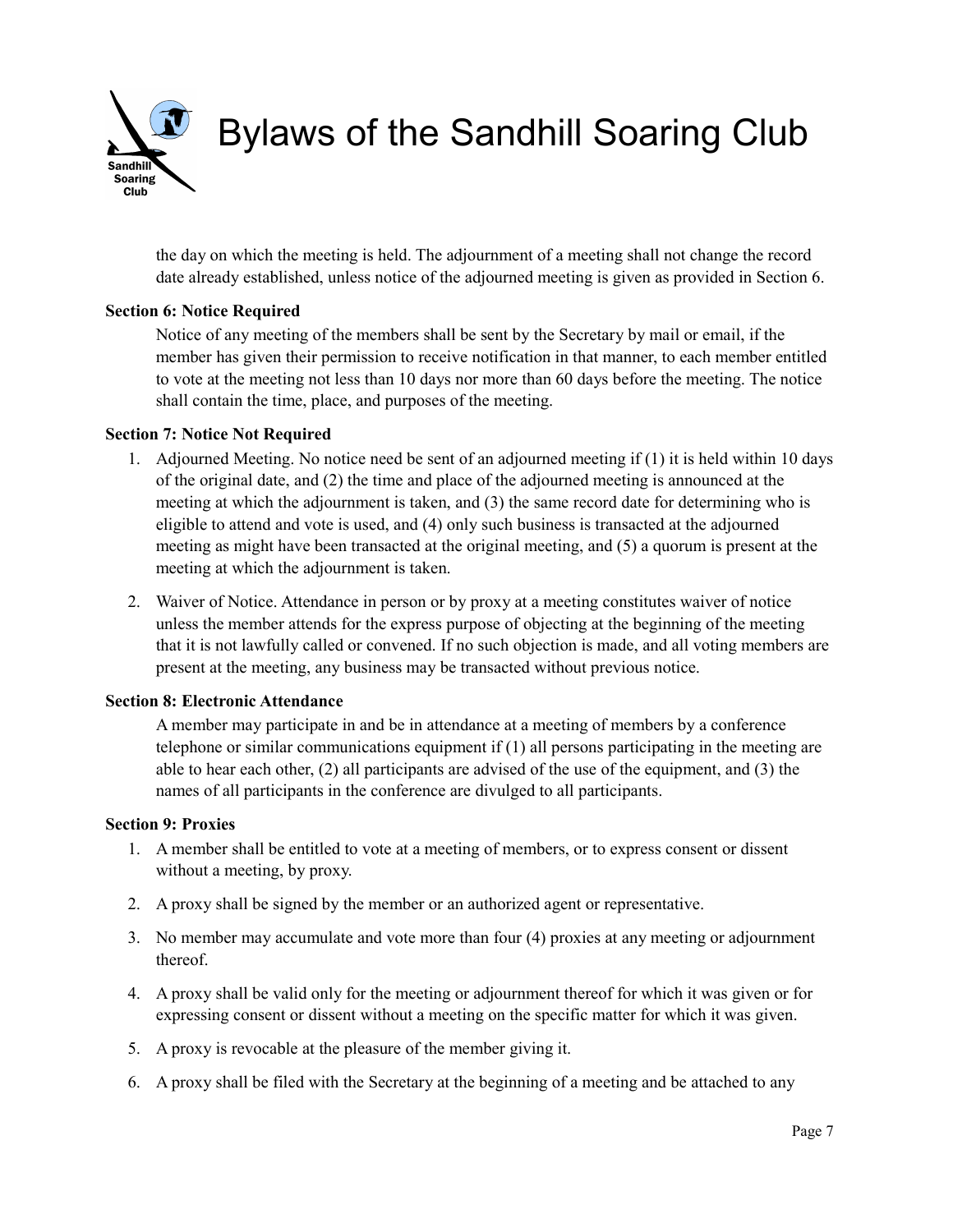

written consent or dissent made without a meeting.

## **Section 10: Quorum**

- 1. Monthly Meetings. Those members entitled to vote who are in attendance at the meeting constitute a quorum at a monthly meeting, but no action may be taken on the following matters in the absence of the quorum required in Paragraph 2 or such greater quorum as may be required for the specific action: (a) amendment of the Articles or Bylaws; (b) election or removal of officers; (c) the suspension or expulsion of a member; (d) merger, consolidation, or dissolution; (e) purchase or sale of Corporation equipment.
- 2. Other Meetings. The presence, in person or by written proxy, of a majority of the members entitled to cast votes at a meeting constitutes a quorum at the meeting.
- 3. Adjournments. Those present may adjourn the meeting whether or not a quorum is present. Unless a quorum is present, the meeting must be adjourned to a date that will permit notice to be given as required under Section 6.

## **Section 11: Voting**

- 1. Right to Vote. Each member having the right to vote as provided in Article IV shall have one (1) vote. Voting may be done either orally or in writing, unless the Bylaws otherwise provide.
- 2. Vote Required. An action, including the election of each Director, shall be authorized by a majority of the votes cast by the members entitled to vote thereon, unless a greater plurality is required by the Articles of Incorporation or by statute.

# **Article VI: Board of Directors**

## **Section 1**

The Board of Directors shall be composed of six members: the President, the Vice-President, the Secretary, the Treasurer, the Flight Director, and the Maintenance Director.

## **Section 2: Duties and Powers**

- 1. The government of the Corporation shall be vested in the Board of Directors, who shall have the power to make all necessary contracts, to borrow money, to secure the same by mortgage or deed of trust to the property of the Corporation, and, as evidence of the indebtedness secured by such mortgage or deed of trust, to issue bonds therefore, to pay and discharge all debts, and to do all matters and things necessary or incident to or in aid of the carrying out of the aim and purpose of the Corporation; and they shall have the charge and control of all its property and may levy assessments upon the Members in the manner and subject to such rules, regulations, and restrictions provided in these Bylaws.
- 2. Any assessment recommended by the Board of Directors must be approved by a two-thirds  $\binom{2}{3}$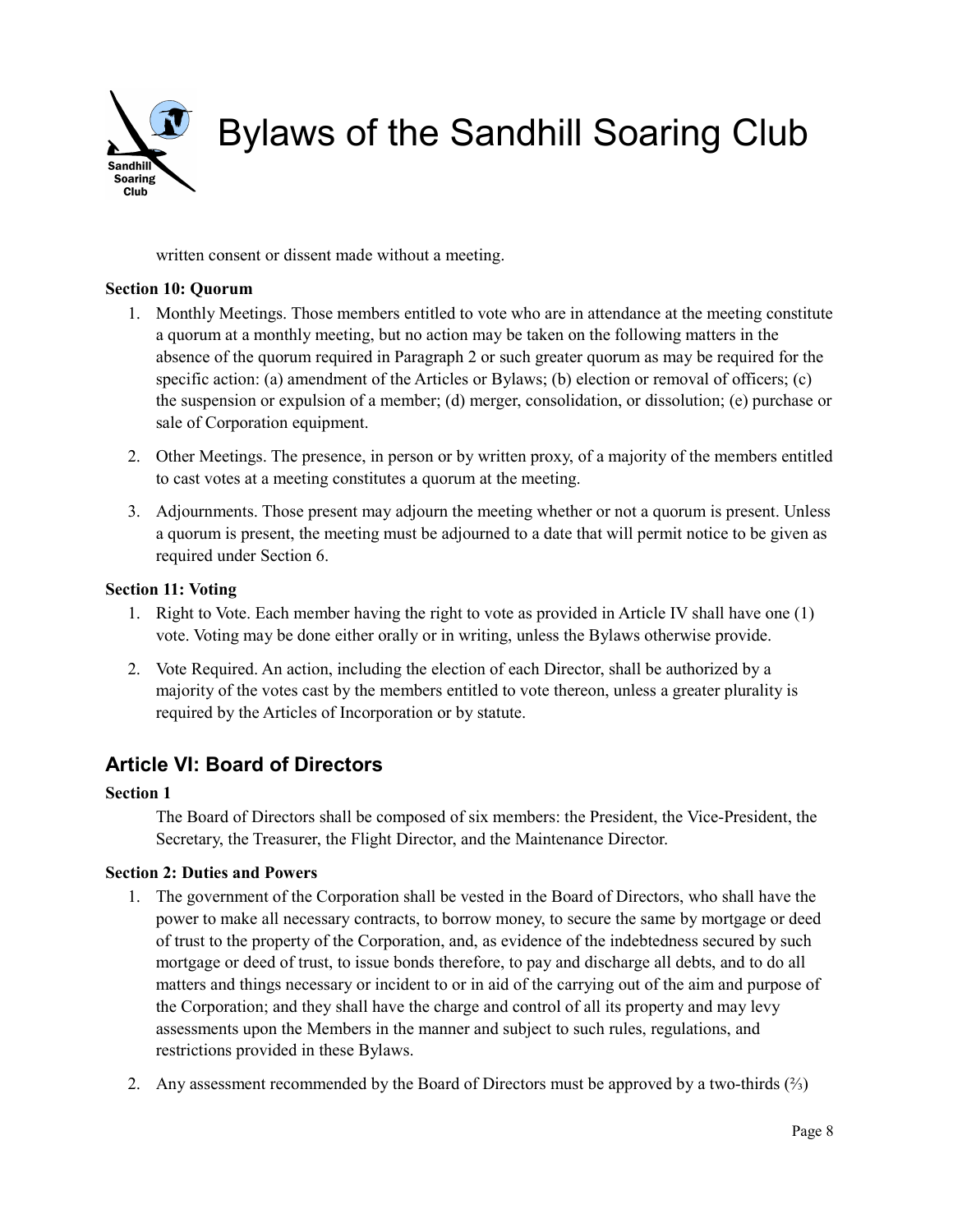Sandhill **Soaring** Club

Bylaws of the Sandhill Soaring Club

vote of the entire voting membership before becoming effective. The vote on any assessment shall be by written ballot.

3. Any decision of the Board of Directors may be repealed by an affirmative vote of two-thirds  $\binom{2}{3}$ of the entire voting Membership.

### **Section 3: Meetings**

- 1. Regular meetings of the Board of Directors shall be held at a time and place to be determined by the Board of Directors. Members of the Club may be present at Regular Board Meetings to monitor the proceedings.
- 2. Special Meetings of the Board of Directors shall be called at any time on the order of the President or on the order of two (2) Directors.
- 3. Notice of Special Meetings of the Board of Directors, stating the time and in general terms the purpose, shall be mailed or personally given to each Director no later than the day preceding the day appointed for the meeting.
- 4. If all Directors shall be present at any meeting, any business may be transacted without previous notice.
- 5. Four (4) Directors shall constitute a quorum of the Board at all meetings and the affirmative vote of at least four (4) Directors shall be necessary to pass any resolution or to authorize any act of the Corporation.

### **Section 4: Vacancies**

Any vacancy in the Board of Directors occurring during the year through death, resignation, removal, or other cause shall be filled for the unexpired portion of the term by a majority vote of the remaining Directors. However, if three (3) or more vacancies in the Board of Directors occur at any one time, each vacancy shall be filled by vote of the Members at a meeting duly called.

### **Section 5: Standing Rules Governing the Board of Directors and Officers**

- 1. Each member of the Board of Directors shall serve without compensation or reward, except as otherwise provided in these Bylaws.
- 2. No Officer nor any member of the Board of Directors shall be interested either directly or indirectly in any contract relating to the operations conducted by the Corporation nor in any contract for furnishing supplies or equipment thereto, unless specified exception is made by the affirmative vote of two-thirds (⅔) of the Members present at a meeting duly noticed. To be a shareholder, director, or officer of the Southeastern Michigan Soaring Association is permitted.
- 3. The Board of Directors shall cause to be kept a complete record of all its acts and proceedings of its meetings and to present a full statement at the Monthly Meetings of the Members, showing in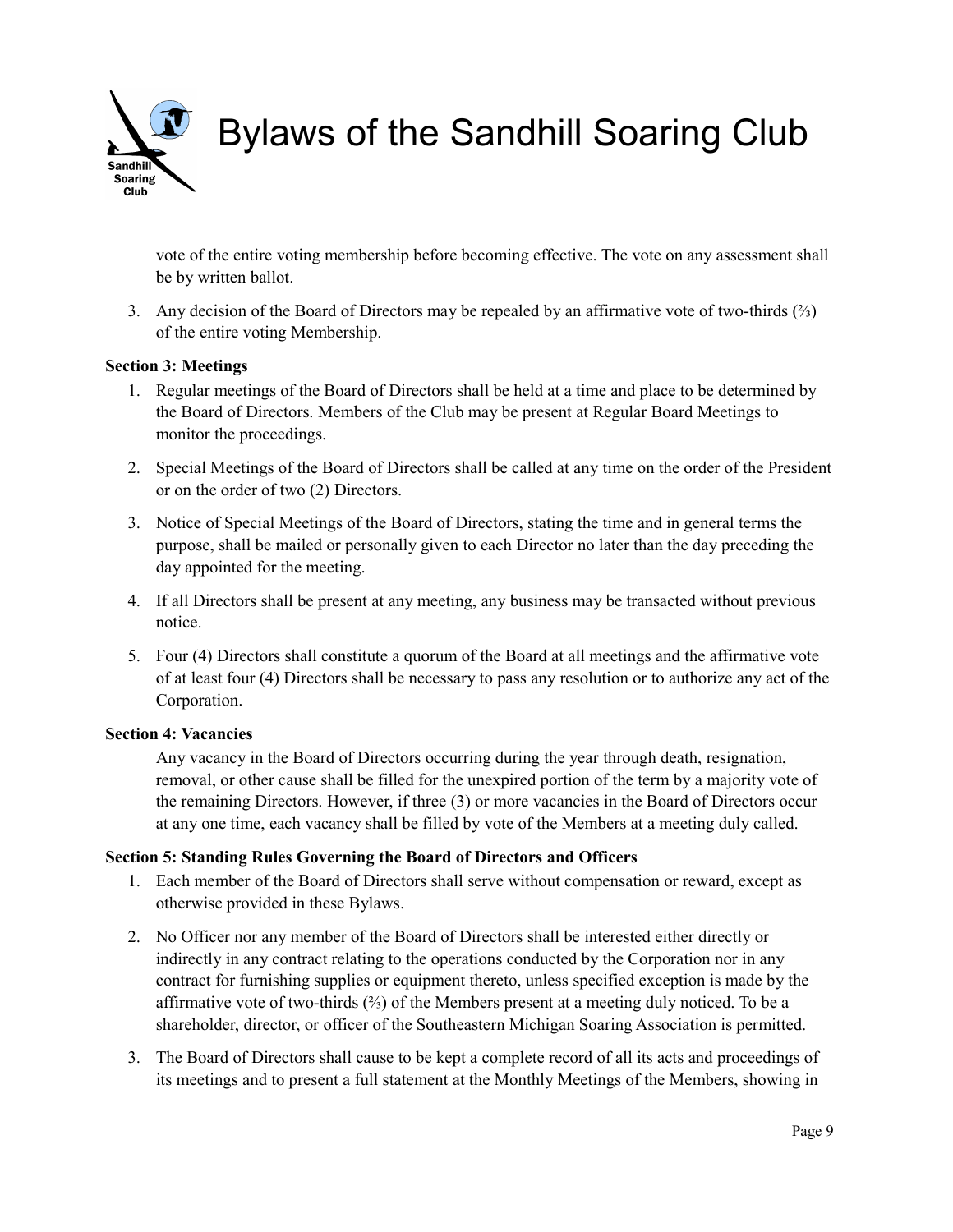

detail the condition of the affairs of the Corporation.

# **Article VII: Officers**

## **Section 1**

The Officers of the Corporation shall be the President, Vice-President, Secretary, Treasurer, Flight Director, and Maintenance Director.

## **Section 2**

The Officers shall be elected by the Members at the Annual Meeting of the Corporation.

## **Section 3**

The Officers shall hold office for twelve (12) months or until their successors are elected and qualified.

## **Section 4**

The Board of Directors may appoint assistants to the foregoing officers.

# **Article VIII: President**

## **Section 1**

The President is the chief executive officer of the Corporation.

## **Section 2**

He shall preside at all membership meetings and at all meetings of the Board of Directors.

## **Section 3**

He shall, unless otherwise provided in the Bylaws, appoint all committees with the approval of the Board of Directors. He shall be an ex-officio member of all Committees.

## **Section 4**

He shall sign and execute all contracts in the name of the Corporation when authorized to do so by the Board of Directors; he shall appoint and discharge agents and employees, or delegate this duty as he may elect, subject to the approval of the Board of Directors; and he shall have general supervision over the management of all affairs of the Corporation.

# **Article IX: Vice-President**

## **Section 1**

The Vice-President shall be vested with all the powers and shall perform the duties of the President in case of the absence or disability of the President.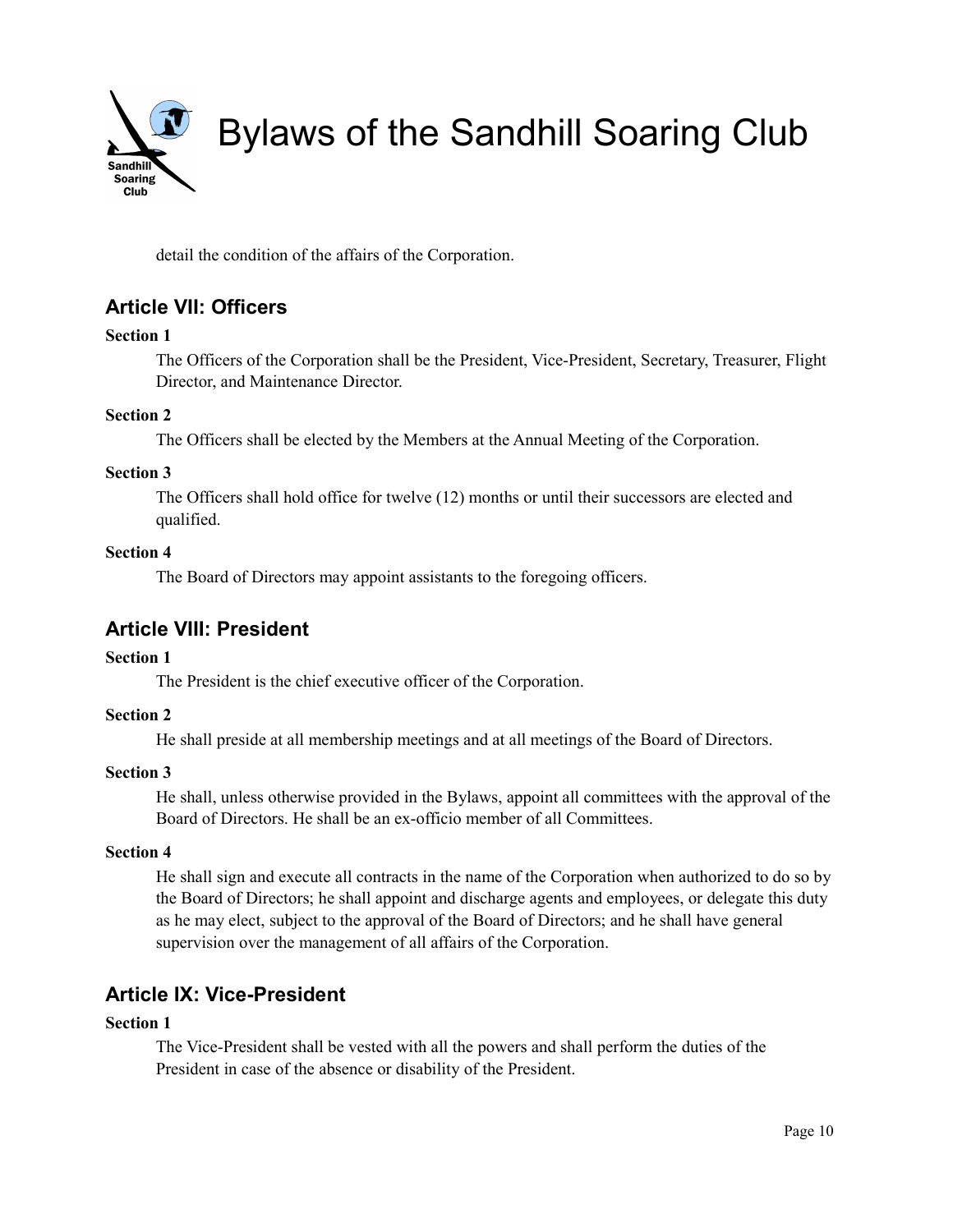

## **Section 2**

The Vice-President shall also perform such duties in connection with the operation of the Corporation as he may undertake at the suggestion of the President.

# **Article X: Secretary**

## **Section 1**

The Secretary shall perform all duties incident to the Office of the Secretary, subject to the control of the Board of Directors, including: He shall keep the minutes of all proceedings of the Members and of the Board of Directors in books provided for that purpose. He shall attend to the giving and serving of notices of all meetings of the Members and of the Board of Directors. He shall keep a proper membership book showing the name of each Member of the Corporation, the book of Bylaws, and such other books, records, and papers as the Board of Directors may direct. He shall execute with the President in the name of the Corporation all certificates of membership, contracts, and instruments that have been first approved by the Board of Directors.

#### **Section 2**

The Secretary shall also perform such duties connected with the operation of the Corporation as he may undertake at the suggestion of the President.

# **Article XI: Treasurer**

### **Section 1**

The Treasurer shall perform all duties incident to the Office of the Treasurer, subject to the control of the Board of Directors, including: He shall execute in the name of the Corporation all checks for expenditures authorized by the Board of the Directors. He shall receive and deposit all funds of the Corporation in the bank(s) selected by the Board of Directors, which funds shall be paid out only by check, club credit card or electronic funds transfer. He shall account for all receipts, disbursements, and balances on hand and maintain accurate documentation thereof.

### **Section 2**

The Treasurer, together with the President, shall prepare the annual budget and submit it to the Board of Directors for their approval.

### **Section 3**

The Treasurer shall also perform such duties connected with the operation of the Corporation as he may undertake at the suggestion of the President.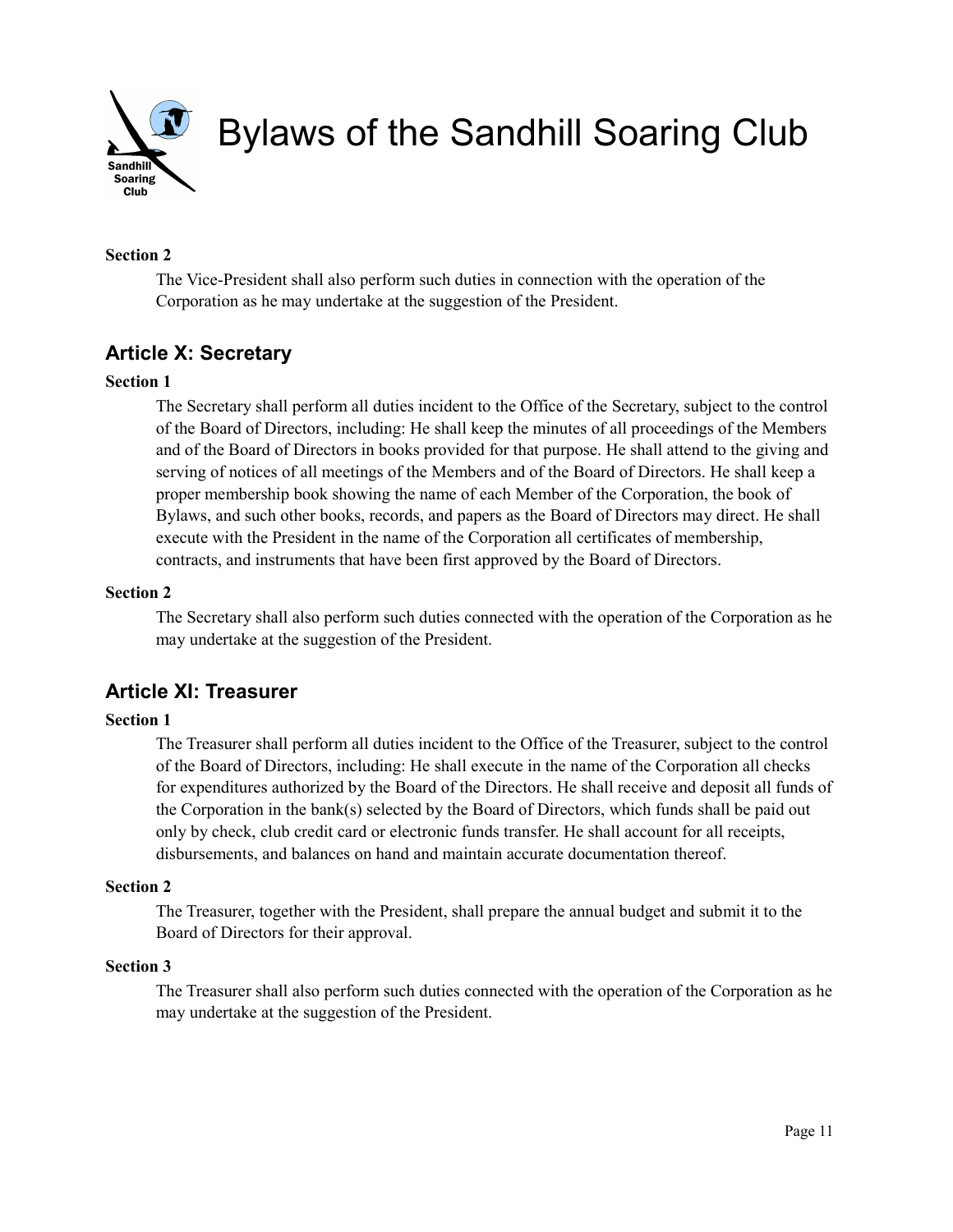

# **Article XII: Flight Director and Committee**

### **Section 1**

The Flight Director shall make monthly reports to the Board of Directors.

## **Section 2**

The Flight Director shall appoint two members to serve on the Flight Committee, subject to the approval of the Board of Directors. The Board of Directors shall appoint a Chief Instructor and a Chief Tow pilot, who shall also serve on the Flight Committee. The Flight Director shall be chairman of the Flight Committee.

### **Section 3**

The Flight Director, with the assistance of the Flight Committee, shall bear the responsibility for drawing up a set of Flight Rules for the Corporation that shall be submitted to the President and to the Board of Directors and, when adopted by a majority vote of the Board of Directors, shall be binding on all Members of the Corporation. The Flight Rules shall supplement but may not supersede any of the Federal Aviation Administration's regulations or the provisions of these Bylaws.

### **Section 4**

The Flight Director, with the assistance of the Flight Committee, shall bear the responsibility for arranging ground instruction for the Members.

### **Section 5**

The Flight Director shall supervise all flying activities and has the authority to ground the Corporation equipment or personnel when he feels that the operation of the equipment, or the operation of the equipment by any individual, would act to the detriment of the Corporation's interests. He may restrict the operation of the equipment to particular fields and disallow the operation of the equipment for particular flight plans. The grounding of any Member of the Corporation for more than one week shall be reviewed by the Board of Directors at their next regular meeting or at a special meeting called for that purpose.

### **Section 6**

The Flight Committee shall make a detailed report to the Board of Directors of any accident involving Corporation property. This report shall recommend any action required.

# **Article XIII: Maintenance Director and Committee**

## **Section 1**

The Maintenance Director shall make monthly reports to the Board of Directors.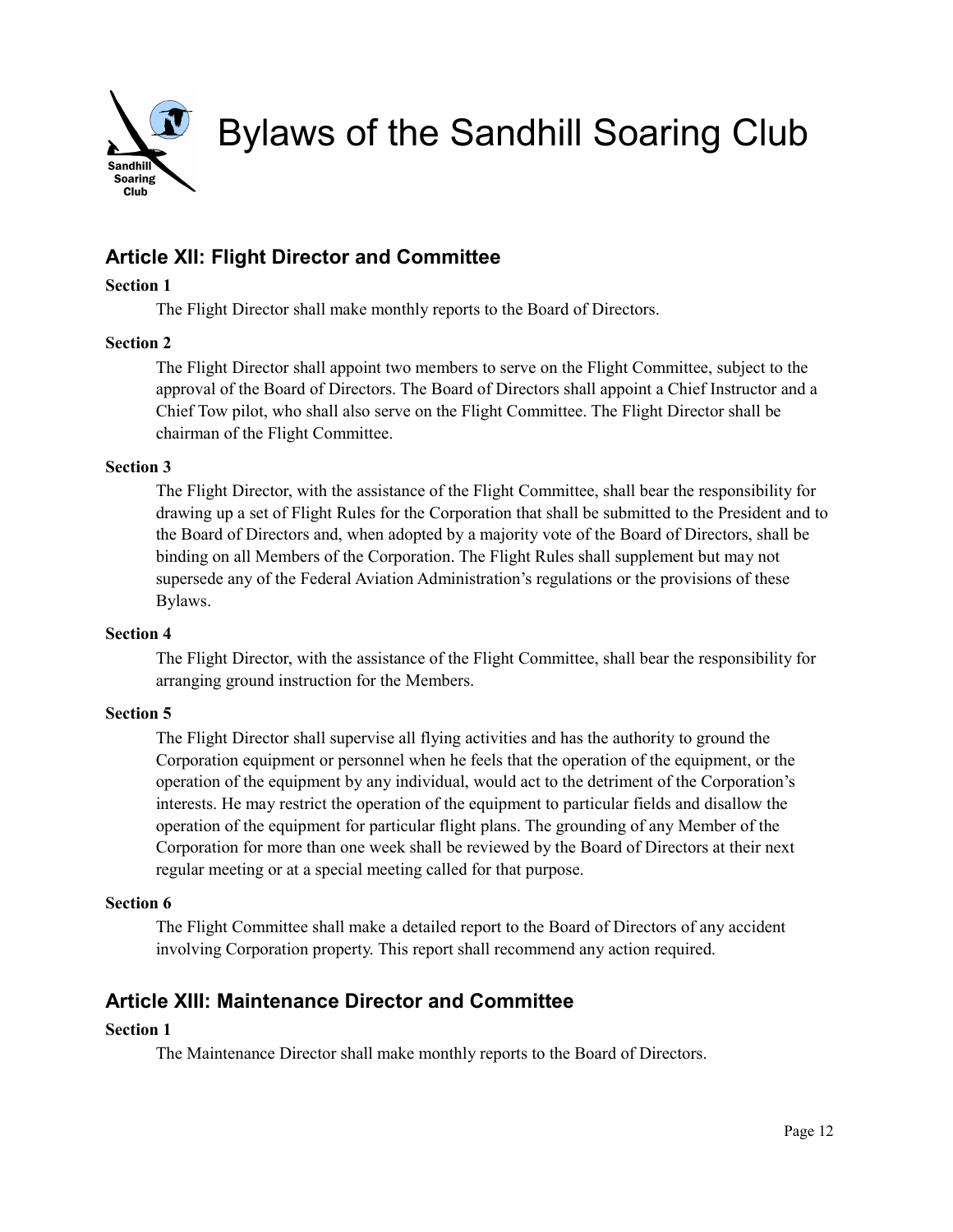

## **Section 2**

The Maintenance Director shall appoint two (2) Members to serve on the Maintenance Committee, subject to the approval of the Board of Directors. He shall be chairman of the Maintenance Committee.

### **Section 3**

The Maintenance Director and the Maintenance Committee shall have the duty to see that the Corporation's equipment is properly maintained at all times and that the maintenance complies with regulations set forth by the Federal Aviation Administration.

#### **Section 4**

The Maintenance Director shall be responsible for coordinating all maintenance work and for supervising general preventive maintenance; he shall notify the Flight Director as to the operational status of the equipment. The Maintenance Director may authorize any repairs not exceeding \$500.00; all repairs in excess of this amount must first have the approval of the Board of Directors.

## **Article XIV: Special Committees**

#### **Section 1**

Special Committees may be formed by the President with the approval of the Board of Directors at any time as deemed necessary or advantageous to the Corporation.

## **Section 2**

Chairmen of special committees shall attend Board of Directors meetings.

# **Article XV: Suspension, Expulsion, and Removal From Office**

A Member may be suspended or removed from an elected office or be suspended or expelled from the Corporation for cause such as violation of any of the Bylaws, Flight Regulations, or other rules of the Corporation or for conduct prejudicial to the best interests of the Corporation. Such removal, suspension, or expulsion shall be decided at a Special Meeting, provided that a statement of the charges and a notice of the time and place of the Special Meeting have been mailed to the Member at least ten (10) days before the Special Meeting, and that the Member will have an opportunity to present a defense at the meeting. The removal, suspension, or expulsion of a Member shall require a two-thirds (⅔) vote of the membership entitled to vote thereon. Voting by mail or proxy shall not be permitted at such a Special Meeting.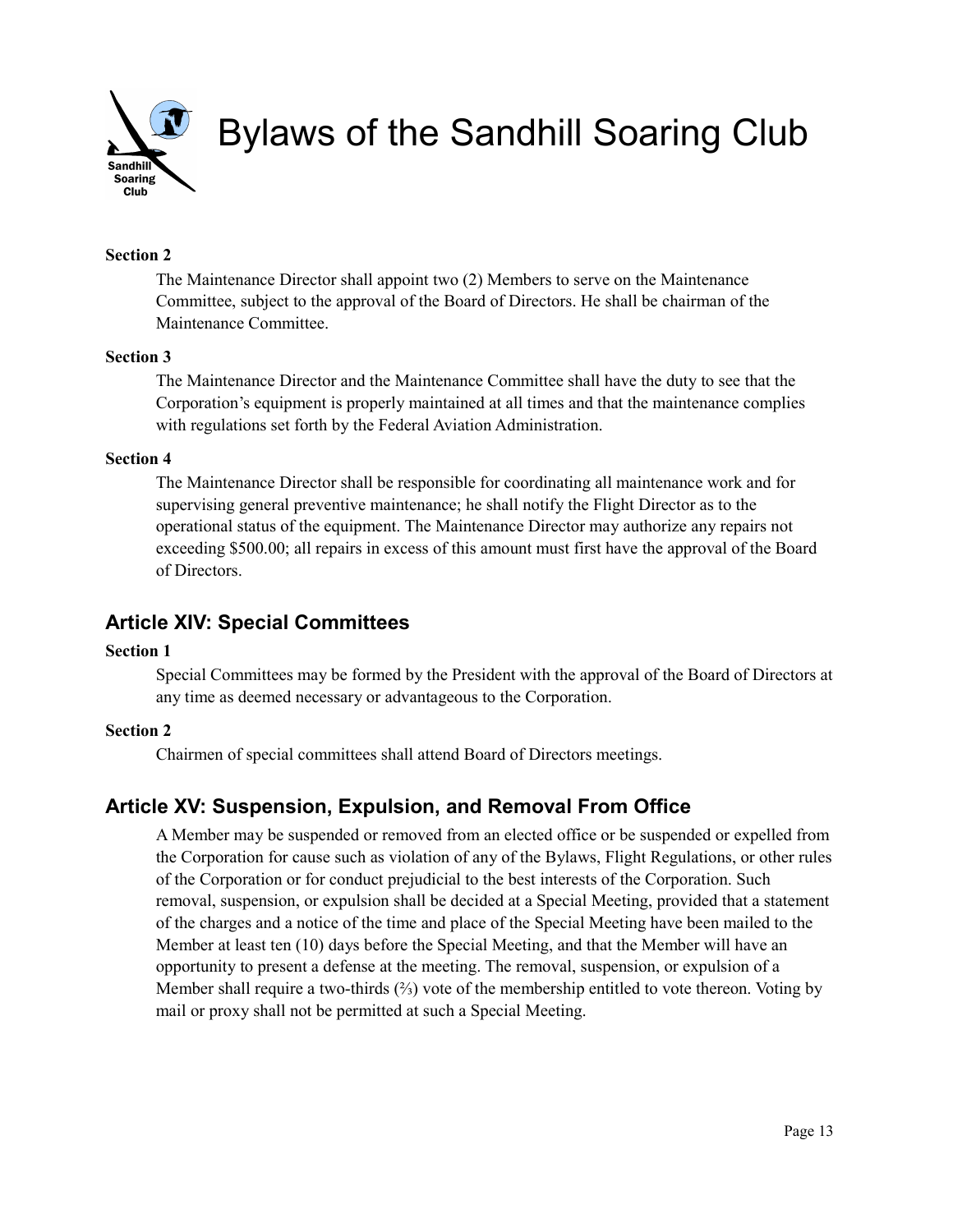

# **Article XVI: Finances**

### **Section 1**

The fiscal year shall be from January 1st to December 31st.

### **Section 2**

The Board of Directors shall establish a schedule of fees that shall be sufficient to pay the Corporation's expenses and to maintain the value of the Corporation's assets.

### **Section 3**

The Board of Directors shall establish the due dates on the basis of which members will be deemed delinquent and be transferred to Inactive membership. When a Member who has been transferred to Inactive membership by reason of delinquency or other violation of the Corporation's rules shall fail to pay any sum owed to the Corporation or to make appropriate arrangements with the Board of Directors for the payment thereof within sixty (60) days after the date on which the Member was transferred to Inactive membership, the Member shall automatically be considered withdrawn from the Corporation.

#### **Section 4**

Annually between the end of the fiscal year and the Annual Meeting, the books and accounts shall be audited by a special auditing committee of two (2), appointed by the President with the advice and consent of the Directors. The Board of Directors by a majority vote may cause an independent audit to be made by an outside auditing firm at any time when in their judgment it is deemed advisable.

### **Section 5**

The net savings or surplus remaining after all operating costs and other expenses have been paid shall remain in the Corporation's treasury for the purchase of new equipment, for contingencies, for airport improvements, or for the purpose of reducing the charges for flying, as shall be determined by the Board of Directors; the net savings in any event shall not be distributed to the Members for their individual use.

### **Section 6**

The Corporation shall carry adequate hull insurance on all Corporation aircraft against ground damage and shall carry aircraft liability insurance to protect the Corporation and its Members against suits by third parties, with minimum single limits of \$500,000 and internal passenger single limits of \$100,000. To the extent that coverage for cross-liability between members is not covered, the Members shall execute appropriate documents to limit or eliminate such exposure as a condition of retaining membership.